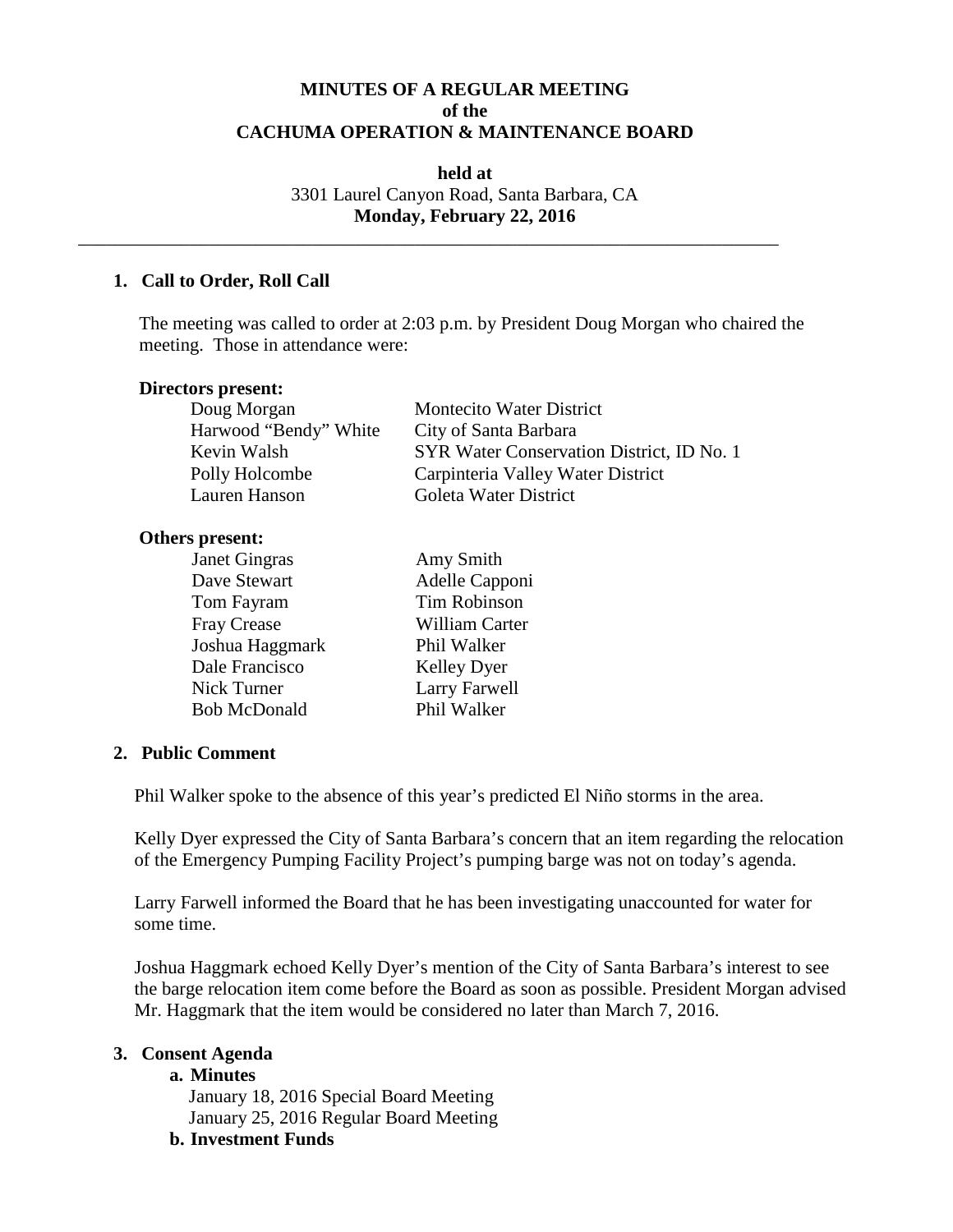### Financial Reports Investment Reports **c. Review of Paid Claims d. Review of Pending Claims for Payment**

Director Hanson suggested a modification of the Minutes of the January 25, 2016 Regular Board Meeting, under Item #5, as follows:

"Director Hanson moved to receive and file the Fiscal Year 2014-15 Draft Financial Audit, with the sole modification of correction offered by Ms. McGrew: placing brackets around and, thus, negating the value on the figures called "Other amounts reported as deferred outflows" in Note 12, Item #5, page 39, thus making those numbers negative, rather than positive."

Director Hanson moved to approve the consent agenda, as modified with the aforementioned revision. Seconded by Director Holcombe, the motion passed by unanimous roll call vote:

**Ayes:** White, Walsh, Holcombe, Hanson, Morgan **Nayes:** None **Absent/Abstain:** None

## **4. Verbal Reports from Board Committees**

• *Operations Committee Meeting – February 17, 2016:* Director Walsh summarized the meeting and its sole item: relocation of the pumping barge of the Emergency Pumping Facility Project. He informed the Board that the Operations Committee requested several items from staff, one of which was assurance that in its new location, the barge would not pump any water not belonging to the South Coast Member Agencies. Following further discussion, Director Walsh reported that the item would be considered by the Cachuma Member Unit General Managers, and then once more by the Operations Committee, before coming to the Board for approval.

## **5. Interim General Manager's Report**

- *Cachuma Member Unit Managers Meeting*
- *Safe Yield Workshop*
- *Operations Division*
- *Fisheries Division*

Ms. Janet Gingras, Interim General Manager, highlighted topics within her report as incorporated in the board packet, providing updates on each of her current and ongoing deliverables, topics of interest, and relevant information. She invited any questions from the Board.

## **6. Operations Division Report**

- *Lake Cachuma Operations*
- *Operation and Maintenance Activities*

Mr. Dave Stewart, Operations Division Manager, offered to field any questions on his report, as included in the board packet; there were no questions from the Board.

## **7. Fisheries Division Report**